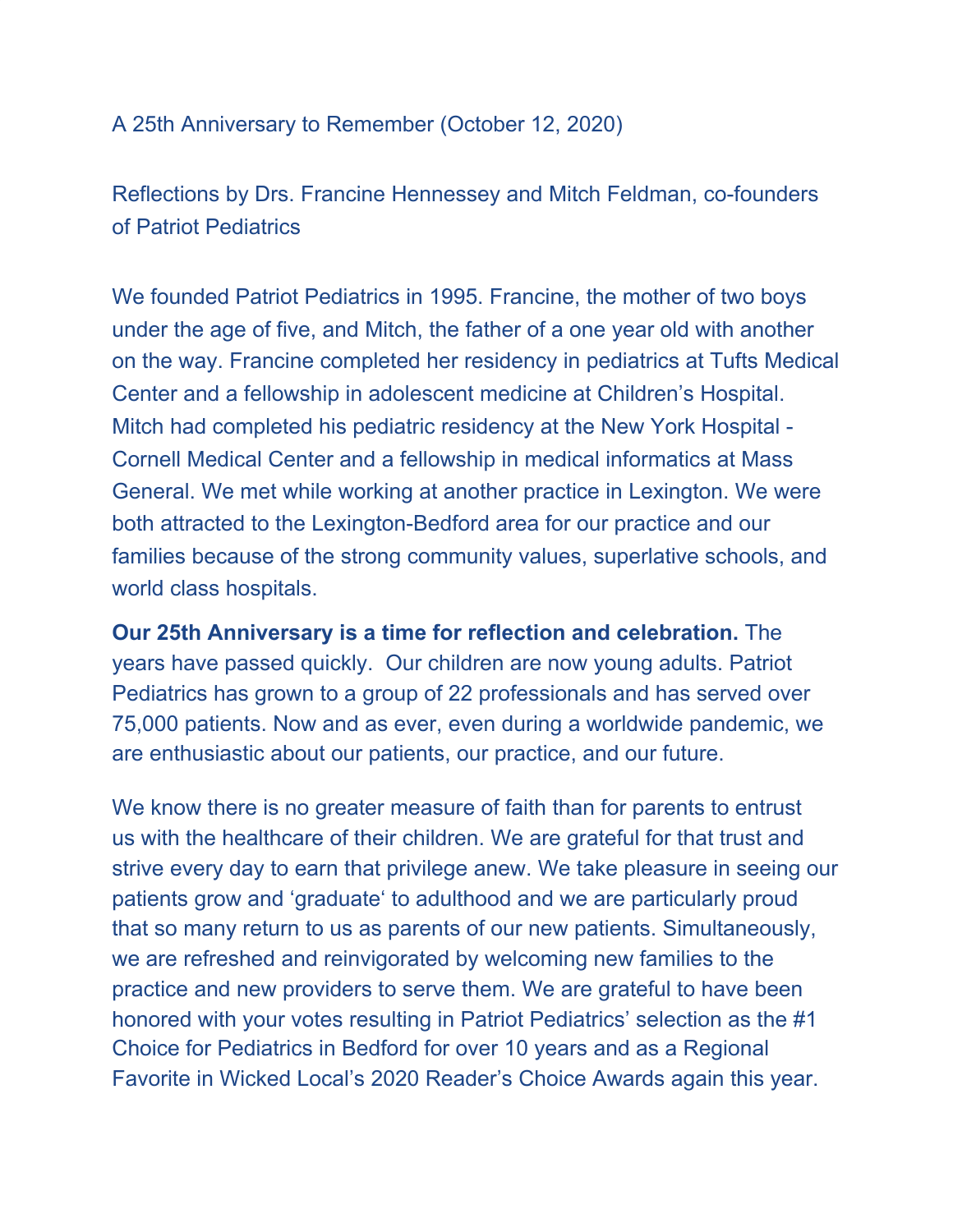At Patriot Pediatrics our guiding values include **Compassion for children and families; Providing World Class healthcare; Innovation; and Integrity.**

- **●** Children clearly require a careful and thoughtful touch, the hallmarks of **Compassion,** and for busy parents, we are open every day of the year and hold evening hours so that you can meet all your obligations.
- **●** As a community-based practice, we practice personalized medicine, and as a member of the Mass General Brigham (MGB) Healthcare Network we are fortunate to be able to refer our patients to **World Class** specialists in every category from the top-rated research hospital in the world. We are also the only National Center for Quality Assurance (NCQA) -Level 3 certified Patient Centered Medical Home pediatric practice in the Bedford/Lexington area, which allows us to provide comprehensive support to families whose children have the most complex long-term needs.
- **●** COVID-19 has called for all of us to bring **Innovation** to bear in both our work and our personal lives. Since the outset of the pandemic, we kicked into high gear employing extensive COVID-19 precautions and using CDC Safety Protocols which include:
	- Keeping sick patients with fever and/or upper respiratory symptoms separated from "well visit" patients (annual physicals) by using separate hallways; one hallway has dedicated exam rooms for "well visits" and the other has dedicated exam rooms for "acute care."
	- Thoroughly disinfecting exam rooms between patients as well as touched surfaces, counters, doorknobs, chairs, and other common area surfaces.
	- During this crisis of pandemic proportion, we are excited to continue to **Innovate**:
		- This year we invested in and launched the Epic Electronic Medical Record system and its user-friendly patient portal, called the Patient Gateway, to provide unparalleled access to patient information and for our patients' convenience.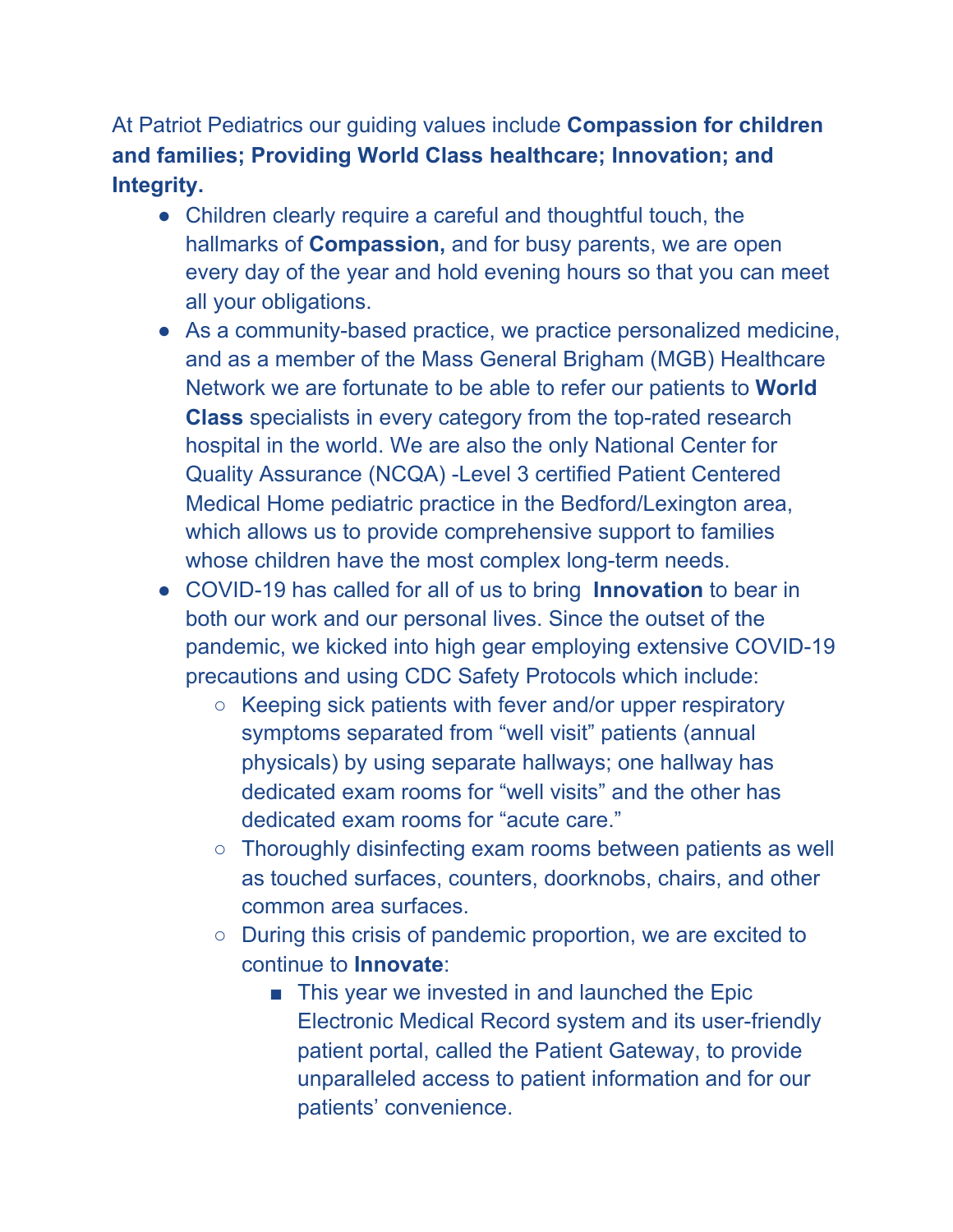- We believe there is no substitute for a caring listener and compassionate guide when engaging with and examining patients. We have put our values into action by:
	- Hiring a Pediatric Nurse Practitioner/Certified Lactation Consultant, Sheila Lewis PNP, IBLC, and creating a dedicated breast-feeding room in our office for private lactation consultations and breastfeeding support for small groups of new moms. We are proud to be part of the Baby Caf**é** organization.
	- Expanding our integrated behavioral health services with Pediatric Psychologist Tracy Glazier, PsyD, to provide on-site consultation, parent guidance, and targeted treatment to our patients two days per week. Dr. Glazier is trained in Cognitive Behavioral Therapy (CBT), Dialectical Behavioral Therapy skills (DBT), mindfulness, parent coaching, and exposure therapy, among other techniques, in order to help families address emotional and behavioral problems.
- **●** No statement of values means much unless you know the people standing behind it have **Integrity**. All the associates of Patriot Pediatrics can be counted on to be genuine and forthright in all services; to act in the best interests of our patients and families; and to be uncompromising in presenting the best medical care possible.

Today, as 25 years ago, it is an honor and a joy to go to Patriot Pediatrics each day to see infants, children, adolescents and young adults; to listen to their stories as well as their hearts; and to collaborate with our clinical colleagues, including Jacqueline Chambers, MD, Christine Larsen NP, Sheila Lewis NP and Jesse